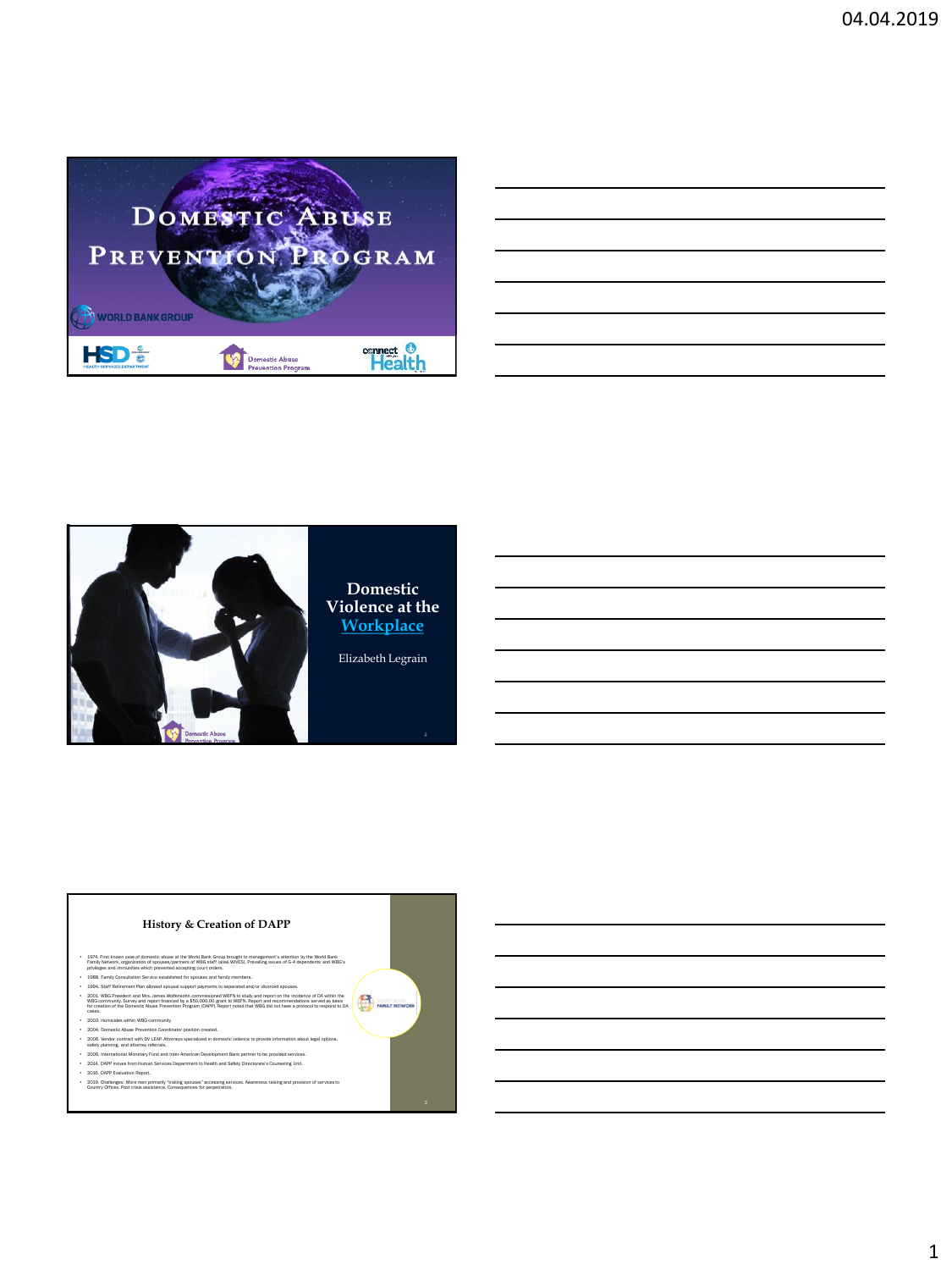### **Domestic Abuse Prevention Coordinator**

- Ensures that Domestic Abuse victims are referred promptly to specialized off-site services to assure their safety and security.
- Expedites victim's access to the Bank Groups vital information pertaining to case; legal and counseling support through contractor services.
- Ensures educational outreach is on-going via seminars and printed material i.e. brochures, etc.





# **Impact of Domestic Violence on the Workplace**



- Physical and emotional health impacted • Isolation from friends and family
- Difficulty meeting basic needs of self and family • Absenteeism, tardiness
- Decreased concentration or job performance
- Workplace interruptions special treatment from manager)
- Fear violence will come to the workplace • Concern for personal safety • Negative impact on workplace interpersonal relationships • Productivity decreases, work stops • Resentment toward the victim (additional work falls to co-workers, perceived
	- Trauma from witnessing the violence
- organization Increased threat of violence Increased health care costs Turnover and recruitment costs • Productivity decreases, work stops

sed safety in the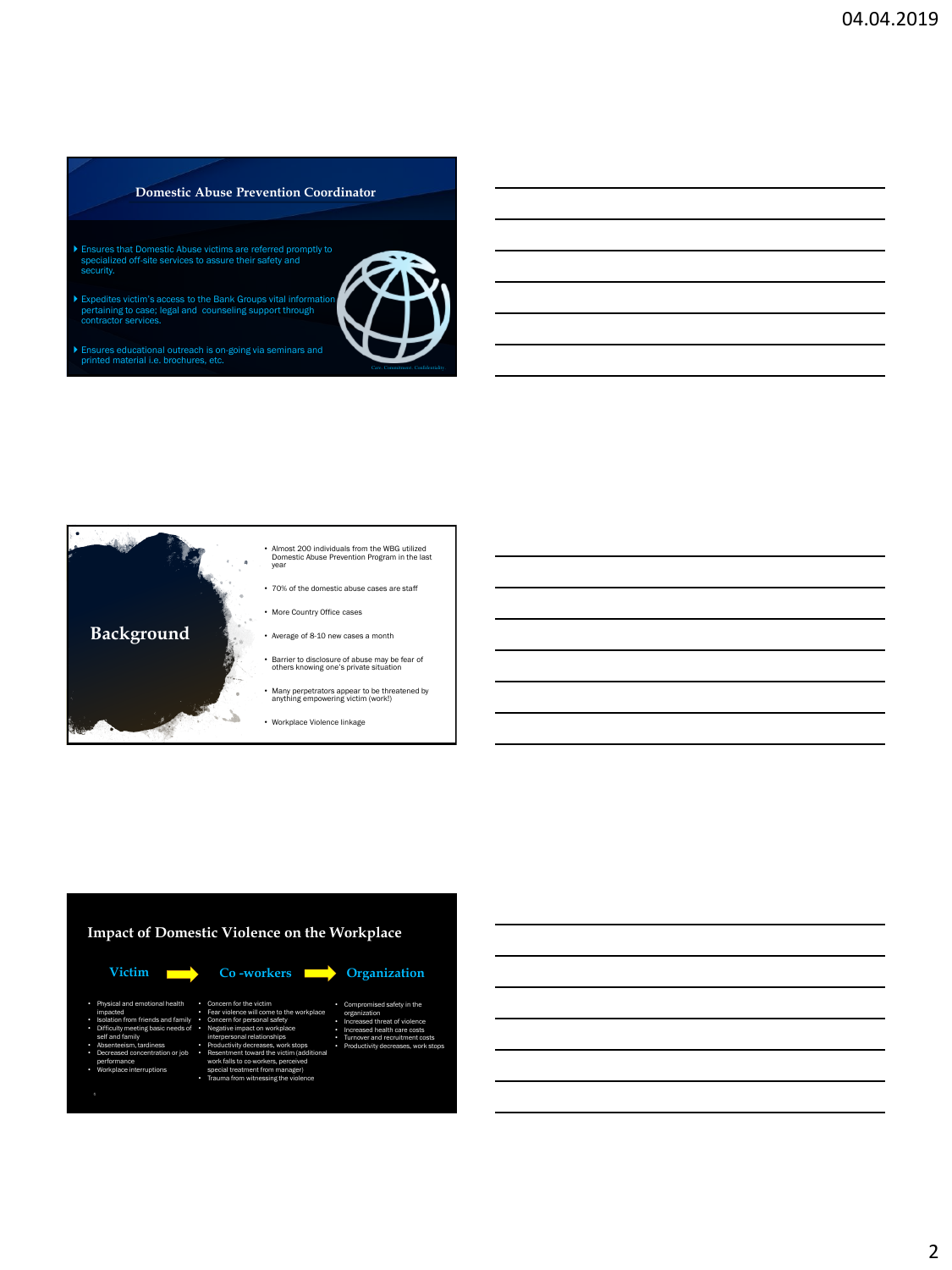**Domestic Violence & Workplace Statistics**

21% of full-time employed adults report they were victims of domestic violence and 64% of them say their work performance has been significantly impacted. (*Corporate Alliance to End Partner Violence, 2005).*

The annual cost of lost productivity due to domestic violence is estimated at \$727.8 million with over 7.9 million paid workdays lost per year. *(Centers for Disease Control and Prevention, 2005).* The economic cost of domestic violence in the workplace is estimated to be \$67 billion (Centers for Disease Control, 2003).

The healthcare-related costs of rape, physical assault, stalking, and homicide by intimate partners exceed \$5.8 billion a year. (*Centers for Disease Control and Prevention, 2003).*

Between 2003-2008, the second leading cause of homicide for women at work was homicide committed by a personal relation (mostly intimate partners) (*Hope Tiesman, et al. Workplace Homicides Among U.S. Women: The Role of Intimate Partner Violence, Vol. 22:4 Ann. of Epidemiology 277 (April 2012))*

7





3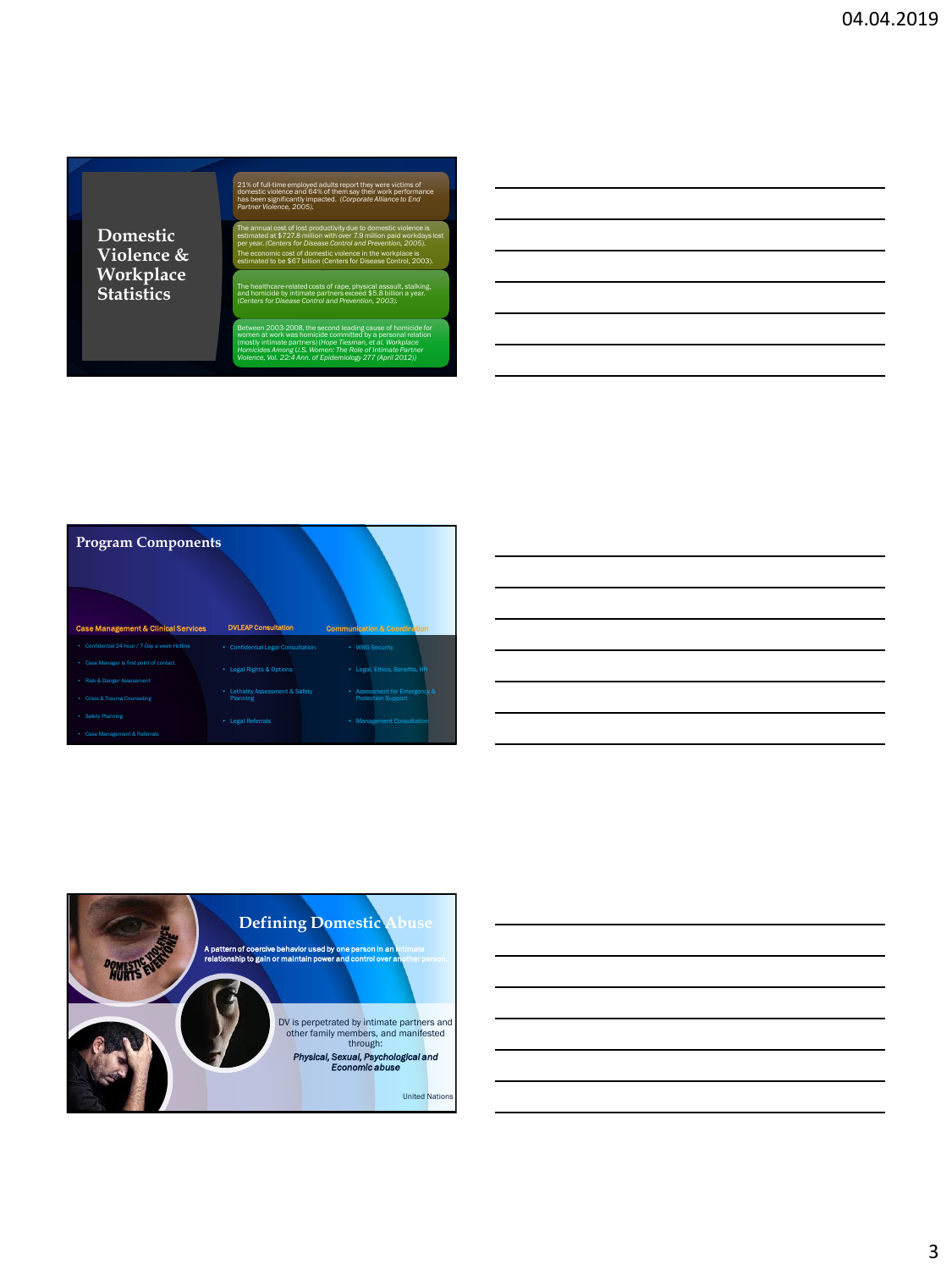



### **Separation Violence: Why Victims Are at Increased Risk When They Leave**

pt to break free, batte control.

etims from leaving, to retaliate for the separation, or to force victims to return.

Canadian studies found that separation led to a six-fold increase in homicide risk for women. Other North Cont<br>American studies confirmed that the risk of assault is highest immediately following separation and when<br>women  ${\rm ty}$  planning is critical when victims are considering leaving the relatio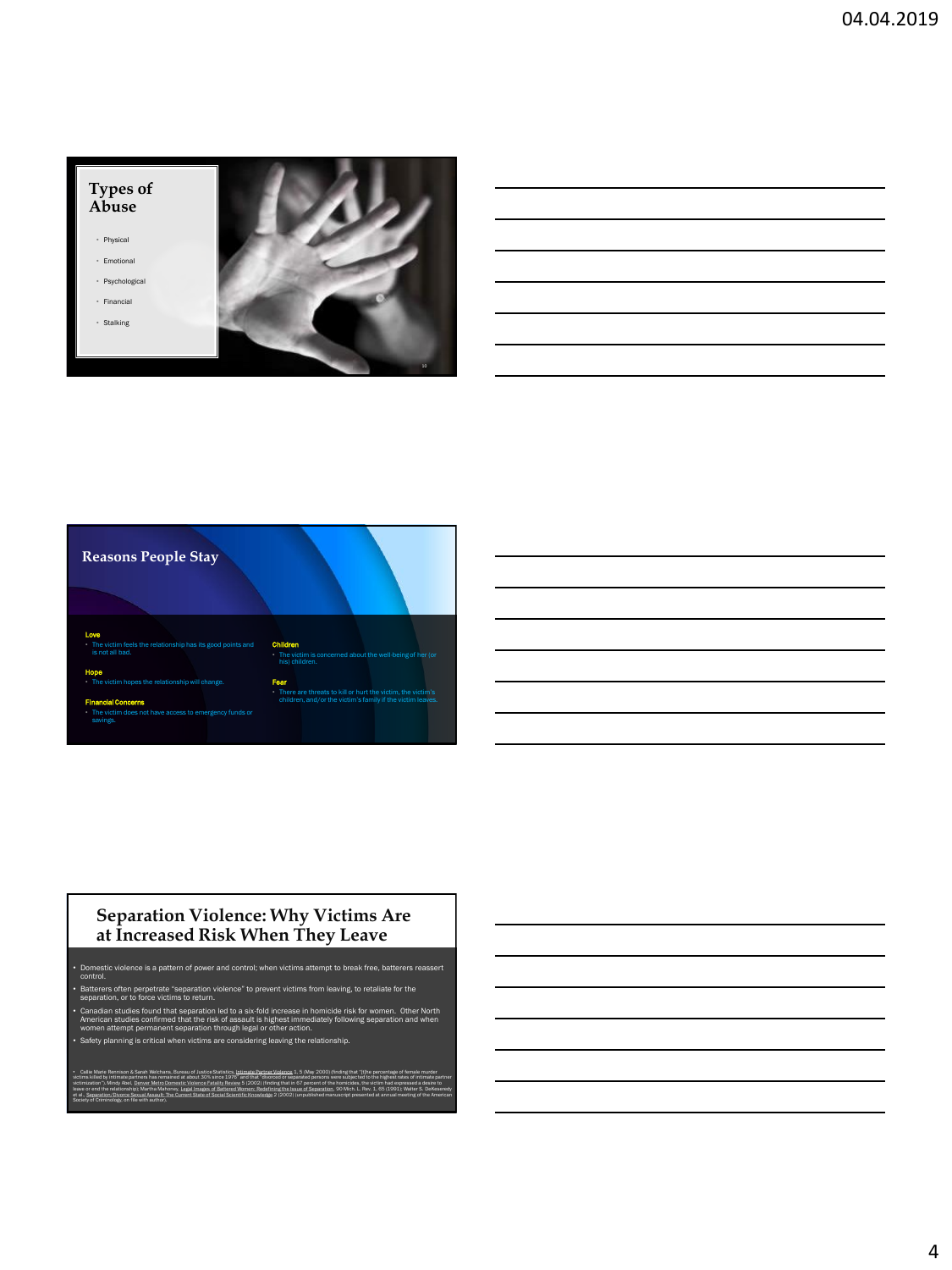# **Sign & Symptoms of DV in the Workplace**

- Arriving to work late or very early Unplanned or increased use of Earned Time or Paid Unplanne<br>Time Off
- 
- ind receiving repeate calls
- 
- 
- Difficulty concentrating on tasks Avoiding windows, main entrance of office
- 
- Repeated discussion of marital or relationship ers or gifts sent to employee at the w chronic headaches, abdoi non-specific medical con Signs of fear, anxiety, depress • Fatigue al or homicidal though
- Nightmares or flashbacks



- 
- 
- Inform victim that administrative leave is available to participate in criminal and protection order court proceedings (Staff Rule 6.06)
- 
- Permit victim to keep protection order and other important papers safe at work
- Encourage victims to notify security if a protection order is in place and to provide a copy

### **What can Managers Do?**

- Communicate your concerns for the employee's safety.
- Tell the employee that you believe her (or him) and that what is happening is wrong. No one deserves to be hurt.
- Tell the employee that the DAPP can help with free, confidential counseling and safety planning.
- Be clear that your role is to try to help and not to judge. • Consult with the DAPP.
- 

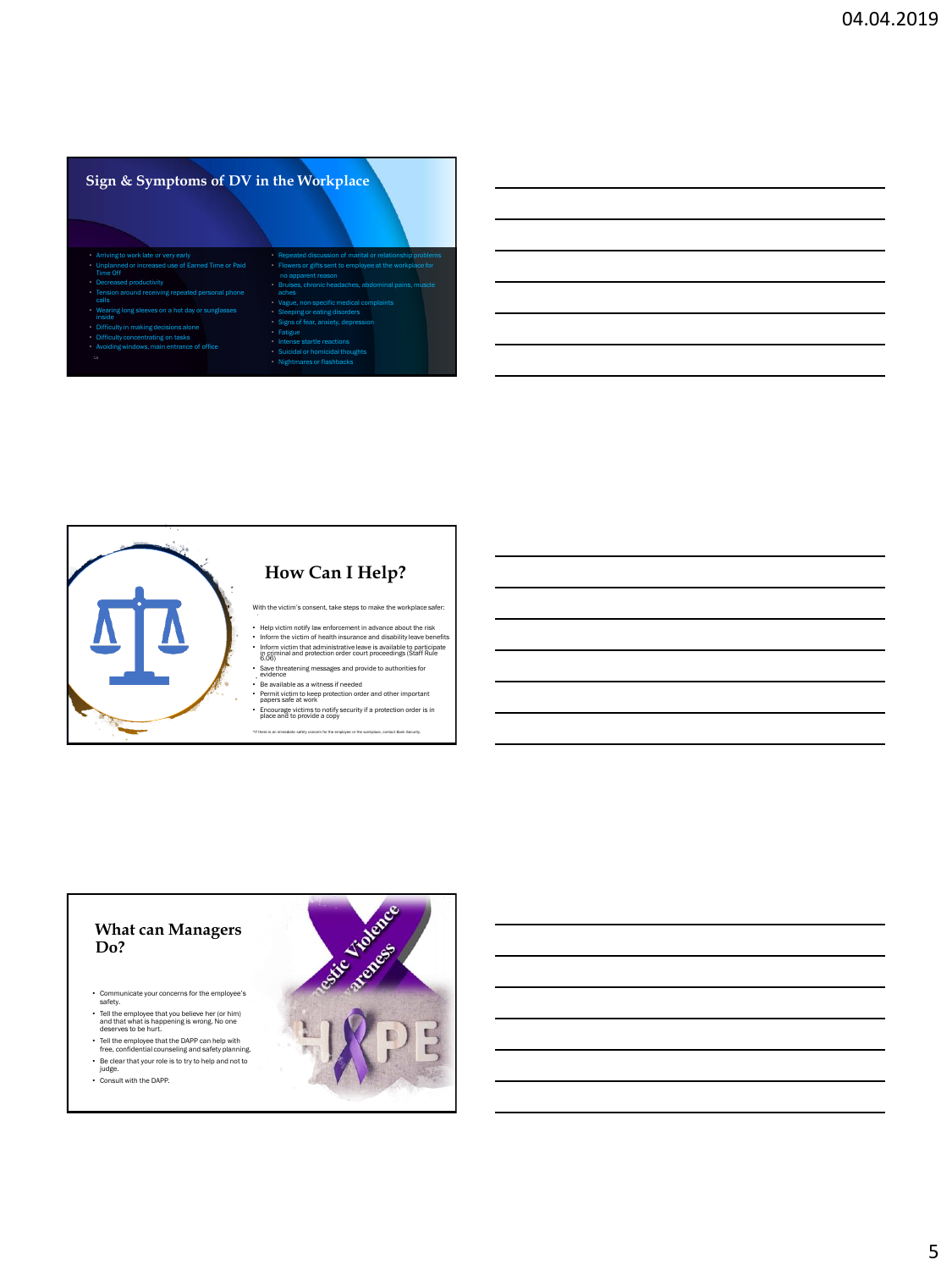# **What can you expect from DAPP**

• Confidential 24Hr Hotline

• Risk/Lethality Assessment

• Crisis & Trauma Counseling

- Safety Planning & Case Management
- Emergency/PPO Funds

• Legal Consultations & Referrals

# **What about Perpetrators?**



• Workplace Violence linkage

• We serve everyone

• Engage Management

• Assess & Refer to therapists and programs specializing in perpetrator intervention.

## **Tips to Create a Program**

- Why? Business cost, increased employee health costs, workplace violence risks, and the right thing to do.
- 
- Identify a Champion. Hire a consultant to research Domestic Abuse at organization, institutional policies, and compile a report. Print DV literature for men and women's bathrooms.
- Establish a Domestic Violence/Workplace Violence Task Force consisting of Sr advisors from multiple units: Ethics, Legal, Staff Association, Health Services, HR, Corporate Security, Ombudsmen..
- Create a 24/7 hotline and referrals to a counseling service specialized in DV.
- Identify an internal point of contact and first responder team. Organize awareness and educational campaigns. Strengthen organization's Ethics Code of Conduct. Protect survivor's confidentiality.
- 
- 
- 

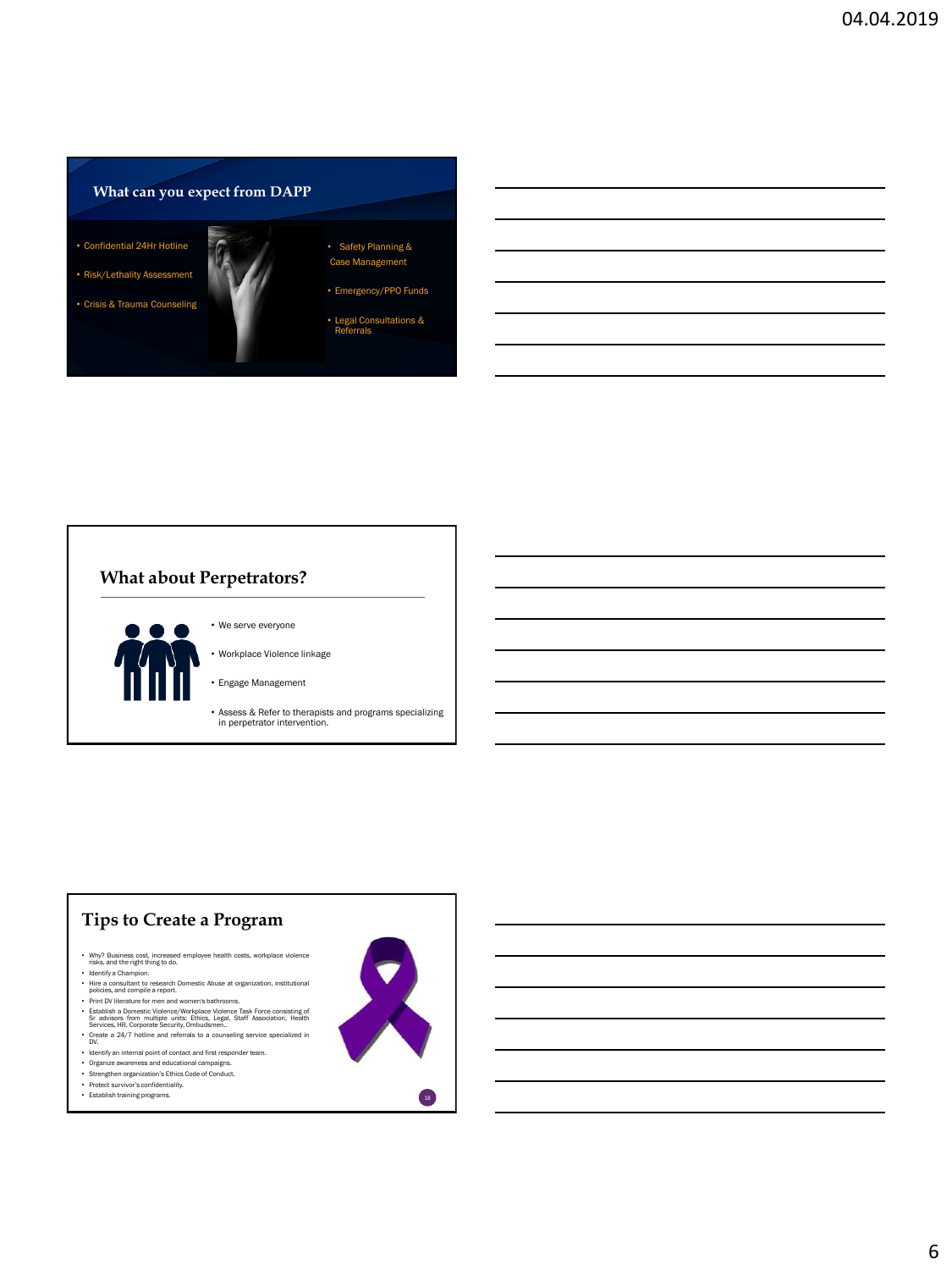





7